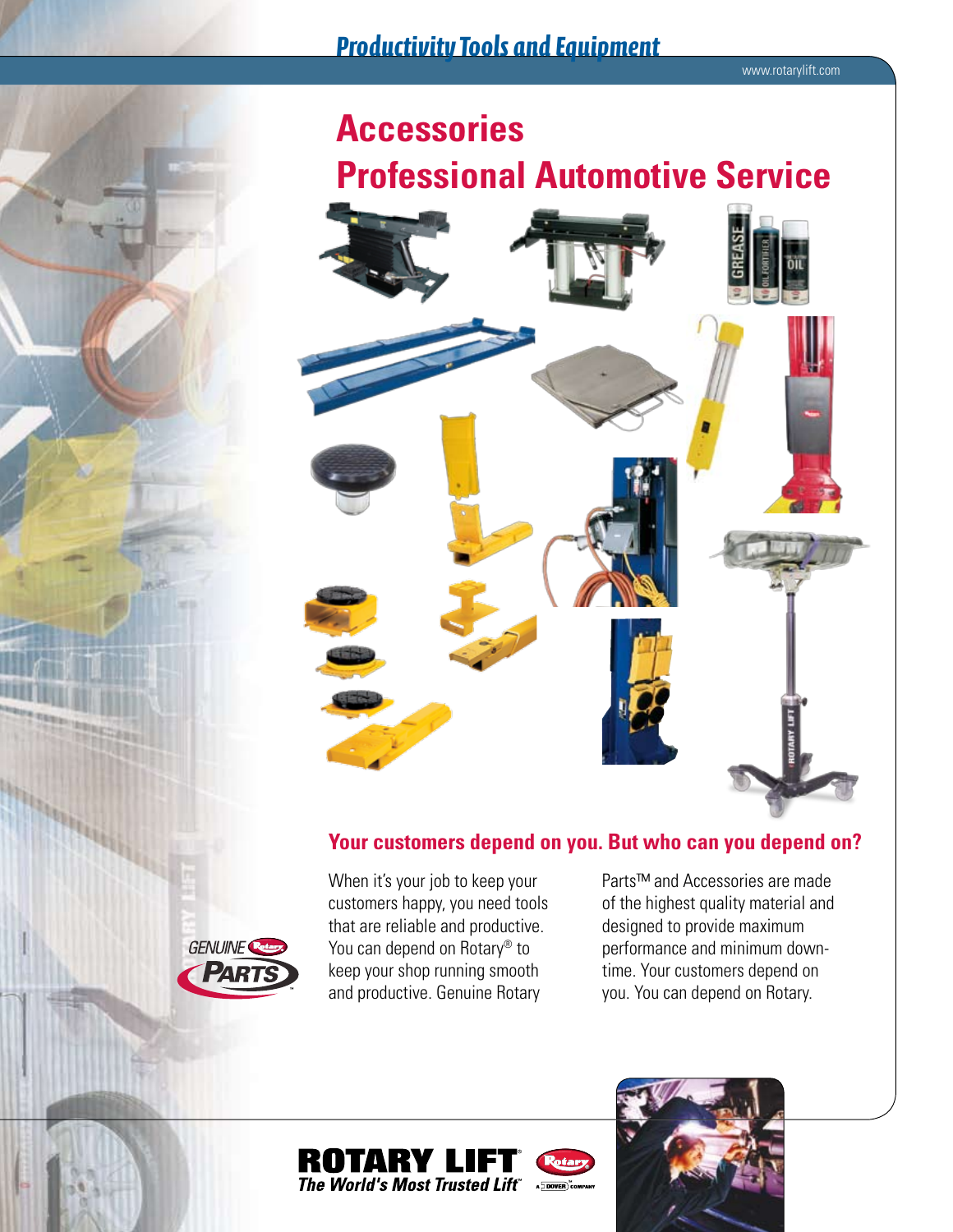

# **Adapter and Mounting Rack**

Required for raising minivans with running boards. Includes four adapters, mounting rack and hardware.

- 1,750 lbs. (794kg) capacity per adapter
- Adjustable range provides 4 7/8" (124mm) to 6 3/4" (171mm) additional height
- Rubber contact surface protects undercoated surfaces
- Fits any frame-engaging Rotary Lift<sup>®</sup> manufactured since October 1973

### **Model# FJ6137**

# **Polymer Pad Adapter Kits**

Polymer pad adapters for use with new car undercoating. Includes four adapters, mounting rack and hardware.



- 2,500 lbs. (1134kg) capacity per adapter
- Fits any frame-engaging Rotary Lift manufactured since October 1973
- Rubber contact surface protects undercoated surfaces

**Model# FJ6138** (Adds 1/2" 12mm) **Model# FJ6190** (Adds 1" 25mm) **Model# FJ6139** (Adds 2 1/2" 63mm)

## **Auxiliary Adapters**

Auxiliary adapters for use when raising certain vans or pickups. Includes four adapters, mounting rack and hardware.

- 2,500 lbs. (1134kg) capacity per adapter
- Fits any frame-engaging Rotary Lift manufactured since October 1973

**Model# FJ6212** (includes (4) 7 3/8" (187mm) adapters)

**Model# FJ6115** (includes (4) 9 3/8" (238mm) adapters)

**Model# FJ6195** (includes (2) 12 3/8" (315mm) adapters)

# **Extended Height Adapter**

Required to lift 1988 or newer General Motors® GMT400 pickup trucks. Includes four adapters, mounting rack and hardware.

- Capacity 2,500 lbs. (1134kg) maximum per adapter
- Overall height: 9" (228mm)
- Fits any frame-engaging Rotary Lift manufactured since October 1973

### **Model# FJ6133**

# **Thread-Up Adapter**

Auxiliary adjustable thread-up adapter with rubber pads allow for protection of underbody vehicle components or under-



coating. For raising certain vans or pickups. Fits models SPOA7-RA, SPOA9-RA, SL210-RA, A8-RA, A10-RA, and SL210-RA ONLY.

**Model# FJ6159** (for 9,000 lbs. (4082kg) capacity lifts)

**Model# FJ6197** (for 10,000 lbs. (4536kg) capacity lifts includes (4) FJ6182 adapters) **Model# FJ6200** (for SPO12-10 series and above) includes (4) FJ6201 adapters

# **RA Adapter**

Polymer pad RA adapters threadup to allow protection of the vehicle underbody components or undercoating for no metal to metal contact. Also available for use with stackable inserts. Fits models SPOA7- RA, SPOA9-RA, SL210-RA, A8-RA, A10-RA, and SL210-RA ONLY.

### **Model# FJ6202**

# **Telescoping Arms**

Three-stage telescoping arms for accommodating smaller vehicles without excessive maneuvering of vehicle. Kits include four arms.

### **Model# N2224/N2225**

(SPOA10, SPOA10NB, 500 series) **Model# N2244** (SPOA7, SPOA9, 200-400 series) **Model# T100208** (SL210, SL29, 400 series) **Model# T100210** (SL29, 300 series)





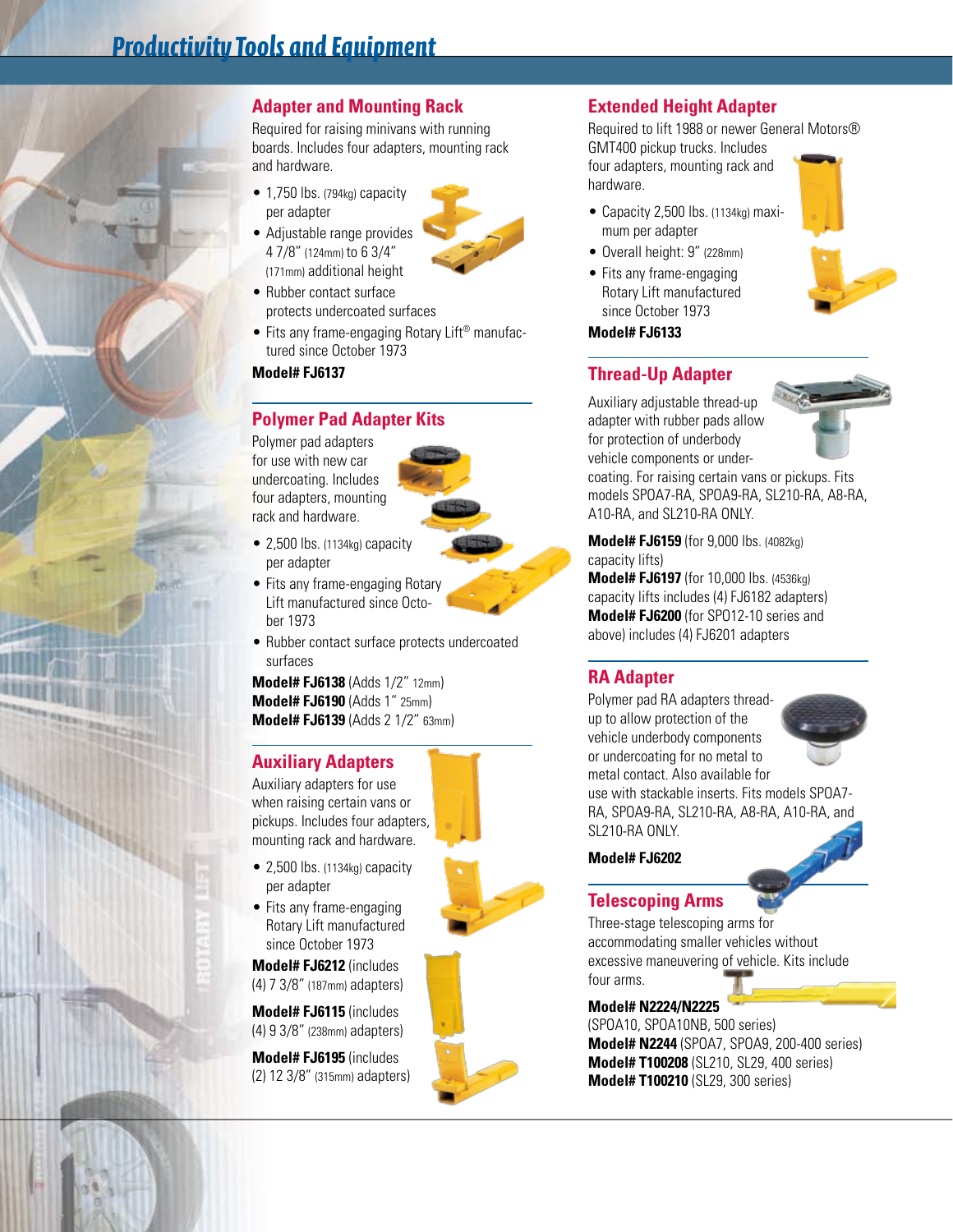### **Adapter Extensions**

Provides additional lifting height when vehicles require additional clearance or use on front or rear to level vehicle on lift. Fits models SPOA7-RA, SPOA9-RA, SL29RA, A8, A10, and S10 ONLY. Includes four 3 1/2" (89mm) and four 5" (127mm) adapter extensions, mounting rack and hardware. Note: Do Not Stack Extensions.



**Model# FJ7880** (adapter extension kit)

### **SPO12 Adapter Extensions:**

**Model# FJ6180** (2 1/2" extension) **Model# FJ6143** (4" extension) **Model# FJ6144** (8" extension)

### **Tool Holder**

To keep tools handy for the technician, this patented tool holder keeps air guns, torque sticks, and other tools within easy reach. This accessory mounts easily in holes already drilled and tapped in the two-post column.



### **Model# FA5191BK**

### **Adapters and Organizer Rack**

Accommodate more vehicles quickly and easily with more adapters plus keep

them organized.

- • Four FJ696, four FJ697 and four FJ698 adapters
- Two piece column or wallmounted adapter organizer rack (FJ6108)

Also available in different

configurations. Ask your distributor for details.

### **Model# FJ6100**



### **Extended Height Kits**

Raise the overhead clearance on two-post lifts to service more vehicles at a comfortable working height. Kit includes column extensions and hardware. Also available for different models. Ask your distributor for details.

### **One Foot Extensions:**

**Model# FJ5107** (SPOA7) **Model# FJ5109** (SPOA9) **Model# FJ5111** (SPO9) **Model# FJ5157** (SPO10) **Model# FJ5155** (SPOA10NB) **Model# FJ5153** (SPOA10)

**Two Foot Extensions:**

**Model# FJ5108** (SPOA7) **Model# FJ5110** (SPOA9) **Model# FJ5112** (SPO9) **Model# FJ5154** (SPOA10) **Model# FJ5108** (SPO10) **Model# FJ5156** (SPOA10NB)



#### **Four Foot Extensions:**

**Model# FJ5114** (SPO9)

### **Air/Electric Utility Boxes**

- Two 110 v electric outlets and air connection
- Mounts easily on any column and provides quick access to utilities
- The filter/regulator/lubricator helps extend the life of your air tools

### **Four-Post Lifts:**

**Model# FA915** (SM/SMO with filter/regulator/ lubricator)

**Model# FA916** (SM/SMO without filter/regulator/ lubricator)

### **Two-Post Lifts\*:**

**Model# FA5911** (with filter/regulator/lubricator)

### **Model# FA5910**

- (without filter/regulator/lubricator)
- \* Fits all two-post lifts except SP84 and SP74 series lifts

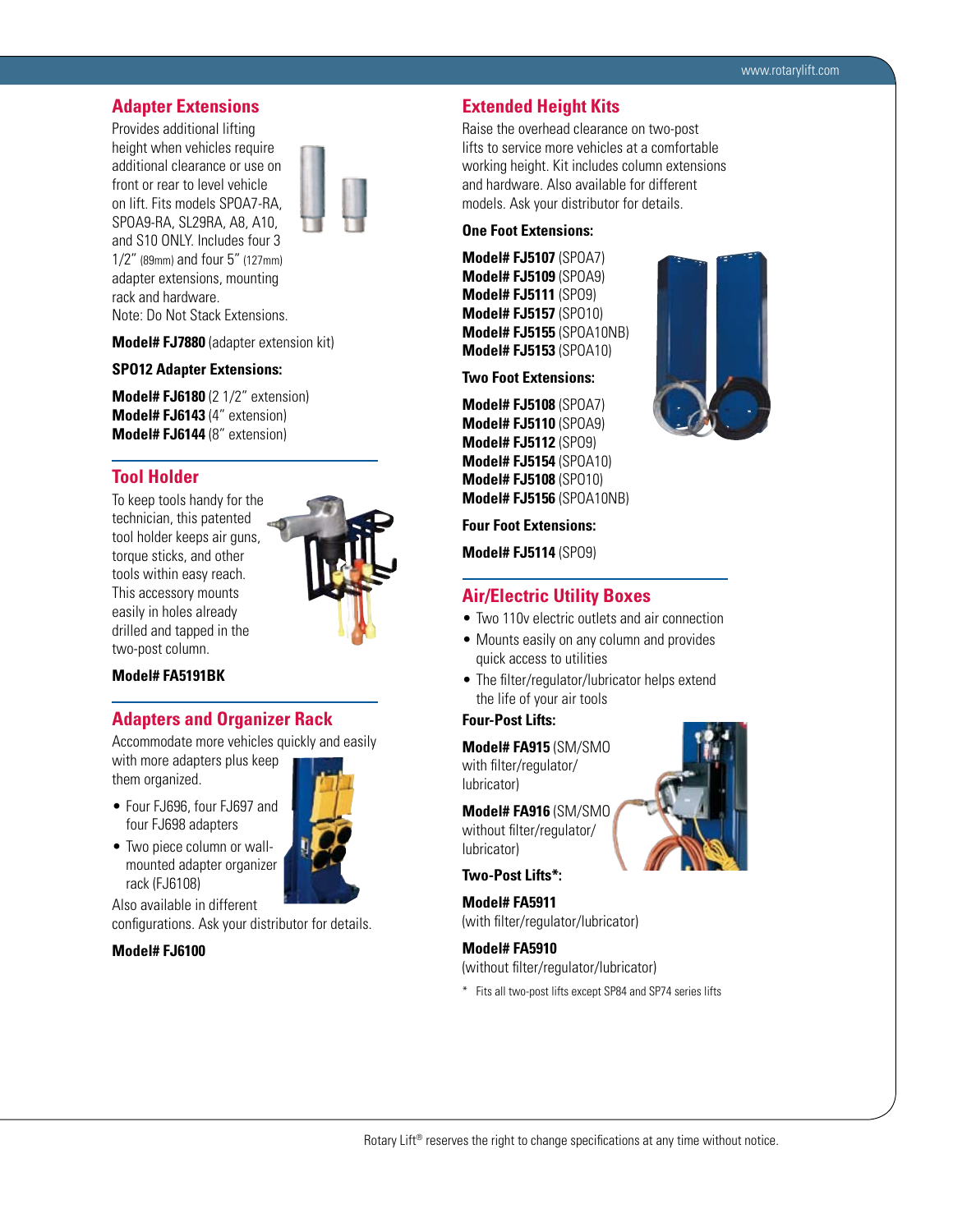# *Productivity Tools and Equipment*

# **Turning Radius Gauge**

Bolt-on stainless steel radius gauge for performing twowheel alignments.

**Model# FA5153** (1 gauge)

# **Four-Wheel Alignment Kit Upgrades**

- Rollback version ideal for 3-D alignment equipment
- Rear slip plate kit and necessary hardware (drilling and tapping required)
- Stainless steel radius gauge kit available
- Recommended for use with two rolling jacks for performing four-wheel alignment. Runways not included



**Model# S100074** (SM/SMO123, SM/SMO14, SM120/121/122 with stainless steel radius gauges)

**Model# S100083** (SM/SMO123, SM/SMO14, SM120/121/122 with carbon steel radius gauges)

**Model# S100080** (SM/SMO123, SM/SMO14, SM120/121/122 without radius gauges)

Adapter filler kit for Rotary® alignment racks and bolt-on alignment kits to accommodate new three dimensional visual alignment instrumentation systems. Free upon request with purchase of any new Rotary alignment rack or bolt-on kit. Standard color is yellow for high visibility.

**Model# FC7117**

**CONTRACTOR** 

# **Removable Work Steps**

Fits all four-post lifts. Support lugs bolt to runways (drilling and tapping required). (Set of two)

**Model# FC5378**





# **Swing Air Jacks**

Swing air jacks add versatility and utility to your lifts enabling technicians to do a wider variety of service work at their current locations.

**4,500 lbs. (2041kg) capacity: Model# SJ4500** (SC9i)

**6,000 lbs. (2722kg) capacity: Model# SJ6000** (AROi/ARO/SMO)

# **Rolling Jacks**

Increase your service opportunities with rolling jacks by lifting front, rear or all wheels off the runways for brake, tire, suspension and two or four-wheel alignment work.

• Roll out of the way to provide unobstructed work space when not in use



- Drop in rubber adapters made with high durometer rubber. Sizes: 1 1/2" (38mm) and 3" (76mm)
- Easy glide wheels roll smoothly in the track. A sweeper pushes debris away from the wheel

**4,500 lbs. (2041kg) capacity: Model# RJ4500** (SM90/91, AR90, and QL4P)

**6,000 lbs. (2722kg) capacity: Model# RJ6000** (SM/SMO123 and AR/ ARO123)

**Model# RJ6000-R** (SM120/121, SM/SMO122 and AR/ARO122 prior to April 2000)

**7,000 lbs. (3176kg) capacity: Model# RJ7000** (SM/SMO14)

Higher capacities available. Ask your distributor for details.

**Sliding Adapter Extension Kit Model# SB1000YL**

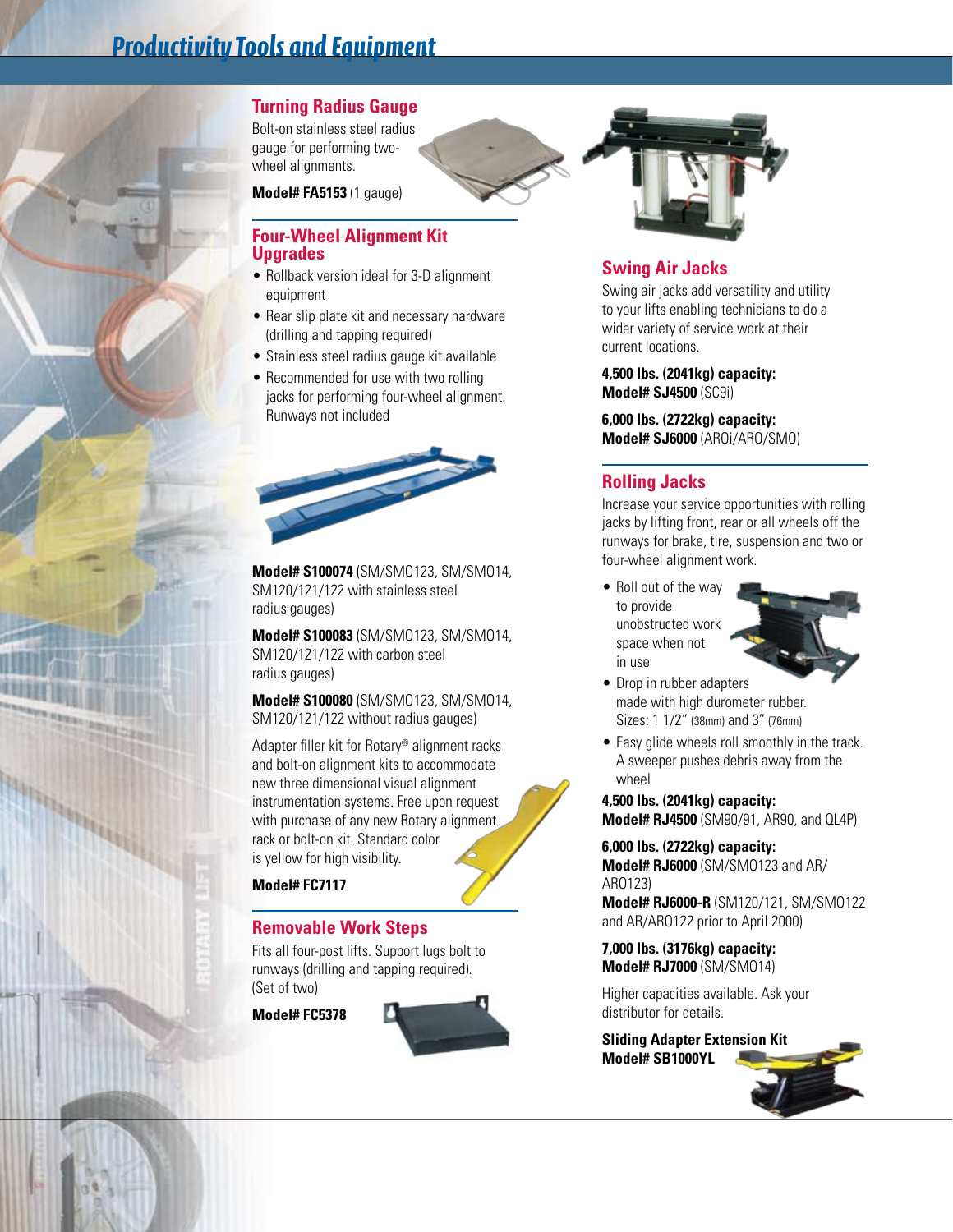### **Ramp Kits**

- Oil resistant, nonskid coating
- Includes two ramps and hardware



**Extended Ramps for Low-Clearance Vehicles:**

**Model# S100006** (SMO12i, SM/SMO122/123) **Model# S100076** (SM\SMO14, SM101)

**Standard Length Ramps for Drive-Thru Bay Operation:**

**Model# S100005** (SMO12i, SM/SMO122/123, SM101) **Model# S100075** (SM\SMO14, SM101)

### **Extended Height Adapter Kit**

Extended height adapter kit for rolling jack models RJ4500, RJ6000, RJ7000 and RJ9000 to pick-up a Land Rover Discovery and other SUV straight axle type vehicles.

**Set of Two: Model# SB100003**



**Sets for the FC5657/RJ6000: Model# SB100009 Model# SB100010 Model# SB100011 Model# SB100012**



### **Power Unit Stand**

Power unit stand for use with low rise lifts when mounting single power unit. Power unit not included.



**Model# FJ864**

## **Liquid Removal System**

Liquid removal system designed to evacuate fluids from the SmartLift containment. Includes a 16 gal. drum, vacuum pump, dolly and suction line.



### **Rolling Drain Pans and Accessories**

Low profile rolling drain pans with splash guard, drain valve and dust cap.

**30 gallon** (114 liter)**: Model# FC5967** (SM/SMO122/123, SM/ SMO14, SM180)

**30 gallon** (114 liter)**: Model# FC5968** (SM300)

**Model# FC5247** Eight foot oil drain hose with quick connect fitting.

# **Flat Polymer Pad Adapters**

Polymer pad adapters for use with pad lifts and some rolling jacks. Protects vehicles with factory applied undercoating. 3,000 lbs. (1361kg) capacity per adapter. Two required.



**Model# FJ2427** (1 1/2" (38mm) tall) **Model# FJ2428** (3" (76mm) tall)

## **Three-Position Pad Adapters**

The three-position adapters have rubber contact pads on three sides increasing the positioning capabilities to get the maximum benefit. The height added by these adapters excels the versatility of the lift. (1 adapter)



## **Model# 1010907**

### **Extended Height Adapter for Pad Lifts**

Extended height adapters for pad lifts for use when lifting certain trucks, vans and SUV's on pad lifts.

**Model# FJ6211** (includes (4) 7" (178mm) FJ6205 truck adapters)



Rotary Lift<sup>®</sup> reserves the right to change specifications at any time without notice.

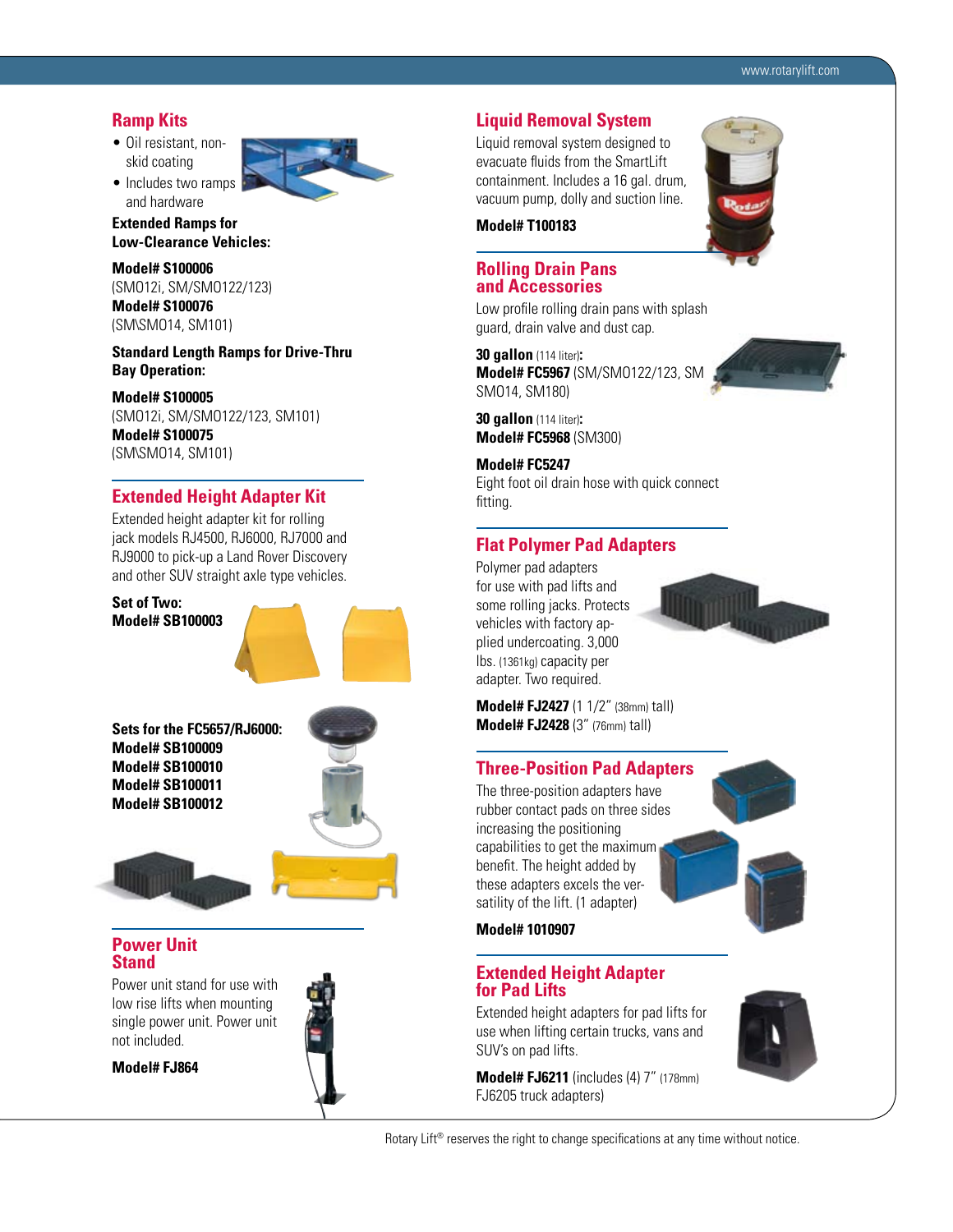# **Ramp Kits**

• Oil resistant, non-skid coating

• Includes two ramps and hardware

**Extended Ramps** (16" 406mm longer) for **Low-Clearance Vehicles: Model# S100029** (RFP7, RFP7XLT)



**Model# S100047** (RFP7, RFP7XLT)

**Standard Length Ramps for Drive-Thru Bay Operation: Model# S100030** (RFP7, RFP7XLT)

# **Caster Kit**

Caster kit allows you to move the lift. Wheel assembly attaches to the column and when lowered, raises runways and columns off the floor.

**Set of Four: Model# S100020** (RFP7, RFP7XLT)

# **Drip Trays**

Drip trays protect a vehicle stored under the lift from potential leaking fluid above. Includes two trays.



### **Model# S100031** (RFP7, RFP7XLT)

# **Jack Tray**

Raise your vehicle off the runways for wheel service. For use with bottle jacks. (not included)

**Model# S110144** (RFP7)

**Model# S110143** (RFP7XLT)

# **Solid Decking**

Solid deck kit rests between the runways providing storage on the top of a standard lift. 7,000 lbs. (3175kg) capacity total.

**Model# S100028** (3pc. for RFP7)

**Model# S100027** (4pc. for RFP7XLT)



# **Rotary Lubricants**

The Rotary lubrication line has been developed exclusively for Rotary to increase performance and reduce damage caused by friction and wear.

**Model# T140208** Rotary Grease Cartridge (14oz.)

**Model# T140209** Rotary Oil Fortifier Bottle (16oz.)

### **Model# T140210**

Rotary Penetrating Oil (12oz. aerosol can)



# **Door Defender™**

Rotary's new door defender allows technicians to easily enter and exit the vehicle without damaging their customer's vehicles. The door defender is a low profile solid rubber guard designed to fit over the twopost lift carriage. The N823 door defender kit includes: 1 door defender, adhesive to attach to the lift, a Rotary decal and instructions.



**Model# N823**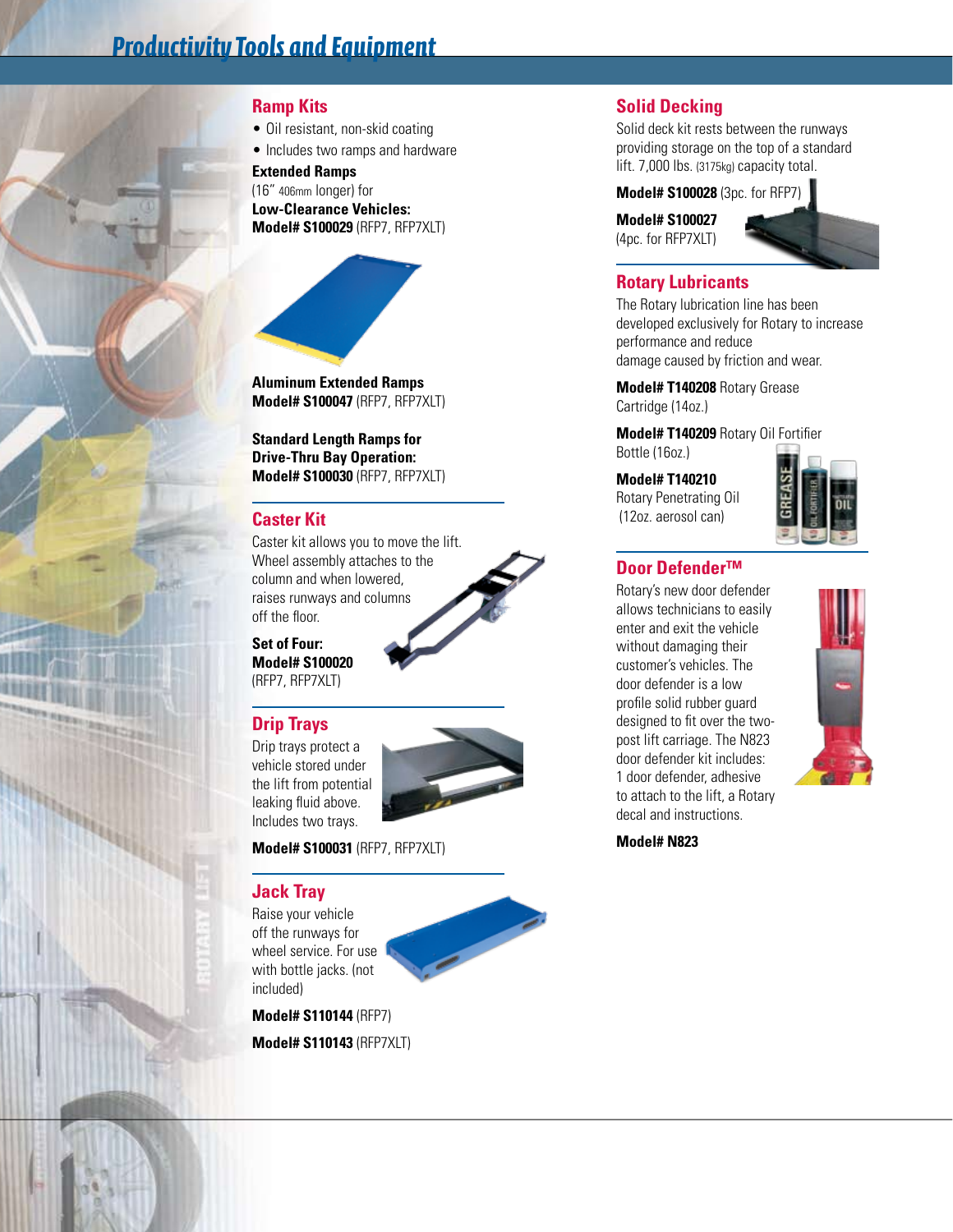## **Portable Work Step**

350 lbs. (159kg) capacity

### **Model# FC134-17**



The perfect addition to an air/electric utility box.

- Yellow polypropylene handle with a push button on/off switch
- High impact clear HICR lamp protector with light reflector
- 18/2 SVT 25' Thermoplastic insulated cord with a NEMA 1 1-15P molded plug
- Long life 13 watt, compact fluorescent lamp

#### **Model# FA5933**

# **Battery Powered Mobile Produc- tivity Lift**

Battery powered mobile productivity lift for mounting and transporting tire and wheel assembly with adjustment of wheel forks to accommodate a wheel rim sizes of 13" (330mm) - 22" (559mm), four caster wheels for optimum maneuverability, free access from the rear to mount wheel nuts and hub, double lithium battery for up to 100 lifting cycles, lifting capacity of 130 lbs. (59kg), 55" (1397mm) rise.

**Model# MW5** (130 lbs. (59kg) battery powered mobile productivity lift)

**Model# 106351** (door panel accessory only)





### **Productivity Jacks**

Portable high rise productivity jack assembly for removal and transportation of transmissions, transfer cases and other items from cars, light trucks and SUVs. With foot pedal adjustment for ease in raising and lowering components, swivel caster wheels and corrosion protection on the cylinder piston assembly. Available as 1,100 (499kg) and 4,400 lbs. (1996kg) capacity.

**Model# GUWSFF5-100** (1,100lbs. (499kg) capacity 43" (1092mm) stroke no table)

**Model# GA4** (adapter only)

**Model# GA** (adapter only)

**Model# GUWSFF5-101** (1,100 lbs. (499kg) capacity with GA adapter)